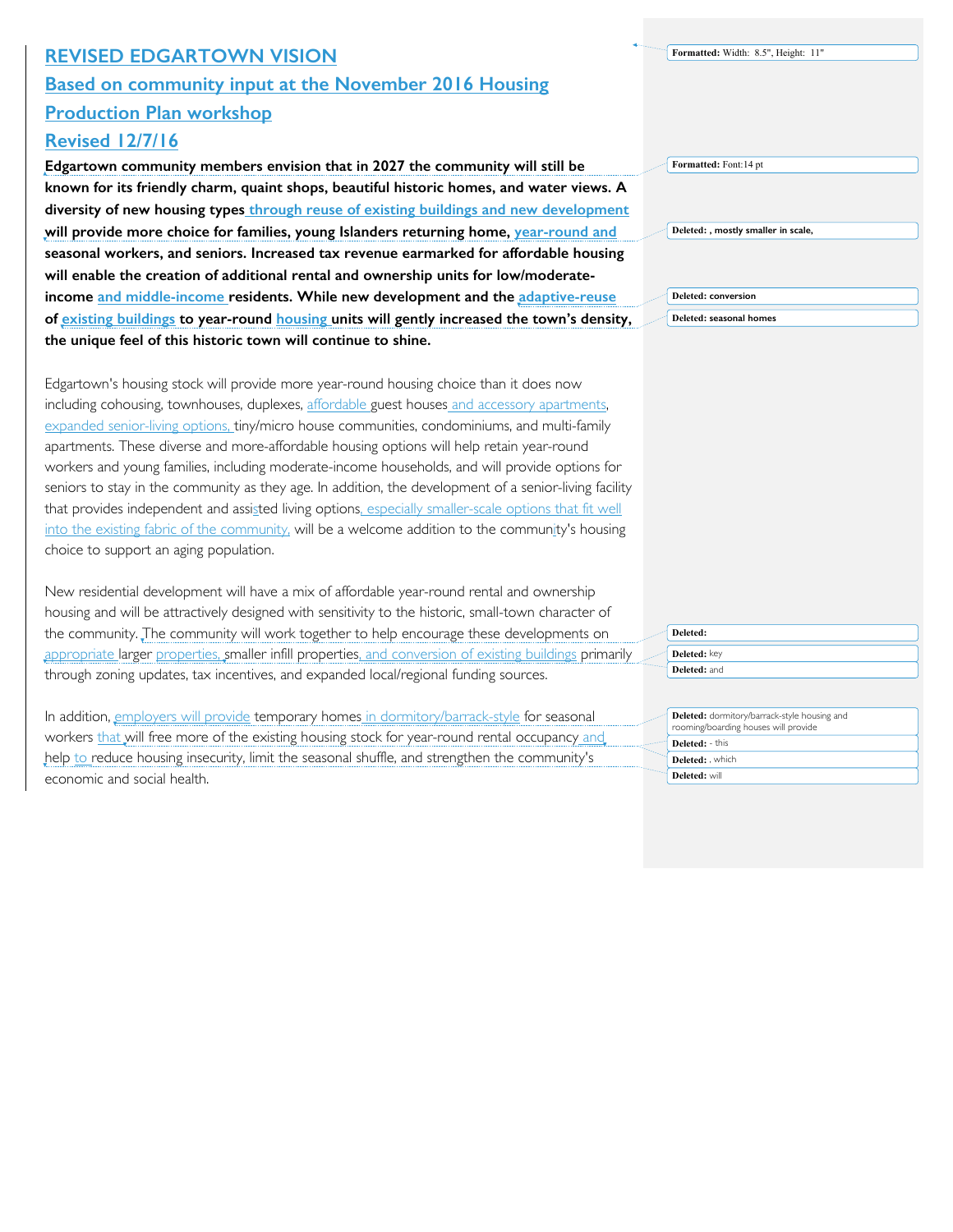Martha's Vineyard Draft Goals for Housing Production Plans - revised based on community comments at November 2016 HPP workshops *Prepared by JM Goldson 11/4/16, revised 11/8/16, 12/7/16*

| Increase the diversity of new year-round housing types, including<br>Housing<br>affordable year-round rental and ownership housing in a variety of<br>Options<br>Deleted: mostly smaller in scale<br>sizes, including cohousing, townhouses, duplexes, guest houses,<br>congregate living, tiny/micro house communities, condominiums,<br>and multi-family apartments.<br>Household<br>Expand housing choice to support a variety of household types<br>including young families, young Islanders returning home, year-round<br><b>Types</b><br>low/moderate and middle-income households, seasonal workers,<br>Deleted: and<br>seniors, people with disabilities, as well as extremely low-income<br>households including individuals and families experiencing or at risk<br>of homelessness. These new housing options should provide |
|------------------------------------------------------------------------------------------------------------------------------------------------------------------------------------------------------------------------------------------------------------------------------------------------------------------------------------------------------------------------------------------------------------------------------------------------------------------------------------------------------------------------------------------------------------------------------------------------------------------------------------------------------------------------------------------------------------------------------------------------------------------------------------------------------------------------------------------|
|                                                                                                                                                                                                                                                                                                                                                                                                                                                                                                                                                                                                                                                                                                                                                                                                                                          |
|                                                                                                                                                                                                                                                                                                                                                                                                                                                                                                                                                                                                                                                                                                                                                                                                                                          |
|                                                                                                                                                                                                                                                                                                                                                                                                                                                                                                                                                                                                                                                                                                                                                                                                                                          |
|                                                                                                                                                                                                                                                                                                                                                                                                                                                                                                                                                                                                                                                                                                                                                                                                                                          |
|                                                                                                                                                                                                                                                                                                                                                                                                                                                                                                                                                                                                                                                                                                                                                                                                                                          |
|                                                                                                                                                                                                                                                                                                                                                                                                                                                                                                                                                                                                                                                                                                                                                                                                                                          |
|                                                                                                                                                                                                                                                                                                                                                                                                                                                                                                                                                                                                                                                                                                                                                                                                                                          |
|                                                                                                                                                                                                                                                                                                                                                                                                                                                                                                                                                                                                                                                                                                                                                                                                                                          |
|                                                                                                                                                                                                                                                                                                                                                                                                                                                                                                                                                                                                                                                                                                                                                                                                                                          |
|                                                                                                                                                                                                                                                                                                                                                                                                                                                                                                                                                                                                                                                                                                                                                                                                                                          |
|                                                                                                                                                                                                                                                                                                                                                                                                                                                                                                                                                                                                                                                                                                                                                                                                                                          |
| options for seniors to stay in the community as they age and should                                                                                                                                                                                                                                                                                                                                                                                                                                                                                                                                                                                                                                                                                                                                                                      |
| include the development of a senior-living facility that provides                                                                                                                                                                                                                                                                                                                                                                                                                                                                                                                                                                                                                                                                                                                                                                        |
| independent and assisted living options as well as multi-generational                                                                                                                                                                                                                                                                                                                                                                                                                                                                                                                                                                                                                                                                                                                                                                    |
| housing.                                                                                                                                                                                                                                                                                                                                                                                                                                                                                                                                                                                                                                                                                                                                                                                                                                 |
| Foster partnerships for the creation of seasonal employee housing<br>Economic<br><b>Deleted:</b> dormitory/barrack style housing and<br>rooming/boarding houses to provide temporary homes for                                                                                                                                                                                                                                                                                                                                                                                                                                                                                                                                                                                                                                           |
| to help provide more year-round housing choices in the existing<br>Vitality<br>seasonal workers                                                                                                                                                                                                                                                                                                                                                                                                                                                                                                                                                                                                                                                                                                                                          |
| housing stock and strengthen the community's economic and social                                                                                                                                                                                                                                                                                                                                                                                                                                                                                                                                                                                                                                                                                                                                                                         |
| health. Seasonal employee housing would be funded by employers                                                                                                                                                                                                                                                                                                                                                                                                                                                                                                                                                                                                                                                                                                                                                                           |
| and utilized off-season for other purposes, such as an emergency                                                                                                                                                                                                                                                                                                                                                                                                                                                                                                                                                                                                                                                                                                                                                                         |
| homeless shelter. Also, encourage top-of-shop housing in historic                                                                                                                                                                                                                                                                                                                                                                                                                                                                                                                                                                                                                                                                                                                                                                        |
| downtown area to help revitalize downtown and create a year-                                                                                                                                                                                                                                                                                                                                                                                                                                                                                                                                                                                                                                                                                                                                                                             |
| round vibrancy.                                                                                                                                                                                                                                                                                                                                                                                                                                                                                                                                                                                                                                                                                                                                                                                                                          |
| Ensure that new development is attractively designed with sensitivity<br>Community                                                                                                                                                                                                                                                                                                                                                                                                                                                                                                                                                                                                                                                                                                                                                       |
| Character /<br>to the historic, small-town character of the community and                                                                                                                                                                                                                                                                                                                                                                                                                                                                                                                                                                                                                                                                                                                                                                |
| Smart Growth /<br>encourage reuse of existing buildings to create year-round housing<br><b>Deleted:</b> the conversion of seasonal homes to year round<br>units<br>as well as new development in appropriate Jocations such as larger<br>Location                                                                                                                                                                                                                                                                                                                                                                                                                                                                                                                                                                                        |
| Deleted: on<br>properties or smaller infill properties.                                                                                                                                                                                                                                                                                                                                                                                                                                                                                                                                                                                                                                                                                                                                                                                  |
| Deleted: key<br>Expand local and regional funding sources to help support creation<br>Resources &                                                                                                                                                                                                                                                                                                                                                                                                                                                                                                                                                                                                                                                                                                                                        |
| Deleted: larger and smaller infill properties.<br>of affordable housing.                                                                                                                                                                                                                                                                                                                                                                                                                                                                                                                                                                                                                                                                                                                                                                 |
| Capacity<br>Support the creation of at least 60 low/moderate income (LMI)<br>Quantitative /<br><b>Deleted:</b> at least 50                                                                                                                                                                                                                                                                                                                                                                                                                                                                                                                                                                                                                                                                                                               |
| units over five years that will count on the Subsidized Housing<br>Production<br><b>Deleted:</b> (an average of 10 LMI housing units per year)                                                                                                                                                                                                                                                                                                                                                                                                                                                                                                                                                                                                                                                                                           |
| Inventory, particularly rental units affordable to households with                                                                                                                                                                                                                                                                                                                                                                                                                                                                                                                                                                                                                                                                                                                                                                       |
| extremely low- and very low-income. Developments should be a                                                                                                                                                                                                                                                                                                                                                                                                                                                                                                                                                                                                                                                                                                                                                                             |
| combination of units created through adaptive-reuse of existing                                                                                                                                                                                                                                                                                                                                                                                                                                                                                                                                                                                                                                                                                                                                                                          |
| buildings, such as hotels, as well as new construction. Developments                                                                                                                                                                                                                                                                                                                                                                                                                                                                                                                                                                                                                                                                                                                                                                     |
| are envisioned to have 30 LMI units or more to help enhance                                                                                                                                                                                                                                                                                                                                                                                                                                                                                                                                                                                                                                                                                                                                                                              |

 $\frac{12/7}{16}$  6

 $\mathbf{I}$